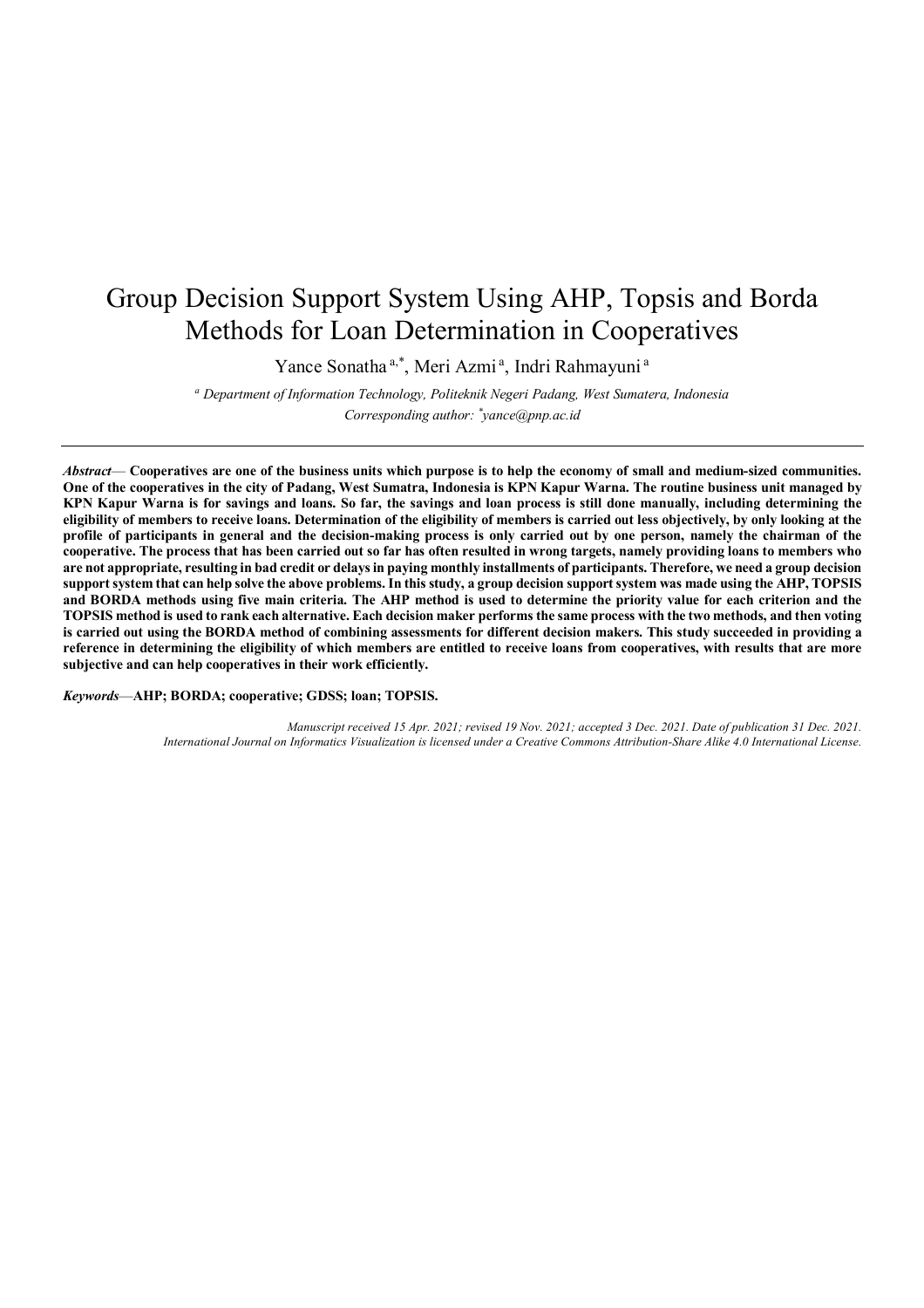The role of decision makers is very important in determining which members are eligible to borrow from the cooperative. However, this is not easy because each decision maker has a different assessment of prospective borrowers so that it provides an opportunity to make different decisions.

To overcome the problems above, it is necessary to change the manual system to a system based on a decision support system to facilitate the verification process and also a system that can accommodate the decision-making process that can be done in groups is needed.

The decision support system utilizes the model subsystem to produce outputs in the form of ranking using quantitative methods. This can help decision makers in carrying out their duties. One of the methods used is Multi Attribute Decision Making (MADM) [3]. The most widely used methods are the Analytical Hierarchy Process (AHP) method and the Technique for Others Preference by Similarity to Ideal Solution (TOPSIS).

Several studies that have used the AHP and TOPSIS methods among them are in the selection of suppliers by a store owned by a cooperative. In this study, both methods were used to assist decision makers in making decisions about which supplier is suitable for supplying goods in the store [4]. This study also uses a group decision support system. Similar research also uses the same method, namely applying these two methods to the Prequalification of suppliers in the Construction Supply Chain [5].

Subsequent studies also used the AHP and TOPSIS methods, then added the SAW method in determining the extraction of renewable resources in Iran. The alternatives used are technical, economic, energy security and social aspects by using different sub-criteria [6].

Several studies using group decision support systems have also been developed. One of them is a study that describes changes in decision making when using the GDSS with the Borda method [7]. Another research that uses BORDA for GDSS is the design of a geographic-based decision support system for road repairs. This study aims to help the Department of Public Works to take a road repair and damage information system in Bandung district [8].

In this study, a combination of AHP and TOPSIS methods was used. The reason for this selection is because AHP has advantages in the pairwise matrix comparison process and there is a consistency analysis process to see whether the pairwise comparison is consistent or not. While the reason for choosing the TOPSIS method is because it is more practical, the simplicity of the concept, it is easy to understand and apply to various cases [9].

### II. MATERIAL AND METHODS

Decision making is the process of selecting several available alternatives by the decision maker to get a result [10]. Based on the management hierarchy, decisions are divided into three categories, namely: (1) Strategic Decisions, namely decisions to respond to environmental challenges and changes that are usually long-term in nature, (2) Administrative/tactical decisions, namely decisions related to resource management. resources (financial, technical and personnel) and (3) Operational Decisions, namely decisions related to daily operational activities.

# *A. Decision Support System and Group Decision Support System*

Systems that can assist decision makers by utilizing data and methods and models for solving unstructured problems are called decision support systems [11]. This decision support system is an interactive computer-based system. In the decision support system, there is a set of procedures in the form of a model that is used for data processing and assessment that helps management in decision making [12].

Decision support systems are possible to group. This system is incorporated in a group consisting of a computerbased system that is run by several people to support the work and tasks assigned to the system. This group of people have the same goals and suggestions so that by relating to each other [13]

### *B. AHP (Analytical Hierarchy Process) method*

In general, the steps that must be taken in using the AHP method are as follows [14]:

*1) Problem decomposition:* In this first stage, the problems that have been found are broken down into elements in the form of a hierarchical decision-making process. The form of this hierarchical structure can be seen in Fig 1.



The form of the hierarchical structure in the figure is, the first level is described as the goal, the second level is the criteria and the third level is the alternative. The problem hierarchy is used to assist the decision-making process in a system by taking into account all the decision elements involved.

*2) Comparative judgement:* At this stage, the priority of elements is determined by conducting pairwise comparisons between elements according to predetermined criteria.

| <b>TABLEI</b><br>THE COMPARISON SCALE OF PAIRWISE SAATY |                                                    |  |  |  |
|---------------------------------------------------------|----------------------------------------------------|--|--|--|
| Intensity of<br>Importance                              | <b>Description</b>                                 |  |  |  |
|                                                         |                                                    |  |  |  |
| 1                                                       | Both elements are equally important                |  |  |  |
| 3                                                       | Elements of which one is slightly more important   |  |  |  |
|                                                         | than the other                                     |  |  |  |
| 5                                                       | One element is more important than the other       |  |  |  |
|                                                         | elements                                           |  |  |  |
| 7                                                       | One element is clearly more absolutely important   |  |  |  |
|                                                         | than the other elements                            |  |  |  |
| 9                                                       | One element is absolutely important than the other |  |  |  |
|                                                         | elements                                           |  |  |  |
| 2,4,6,8                                                 | Intermediate consideration values between two      |  |  |  |
|                                                         | adjacent values                                    |  |  |  |
|                                                         |                                                    |  |  |  |

The results of the assessment will be shown in the form of a pairwise comparisons matrix, namely a pairwise comparison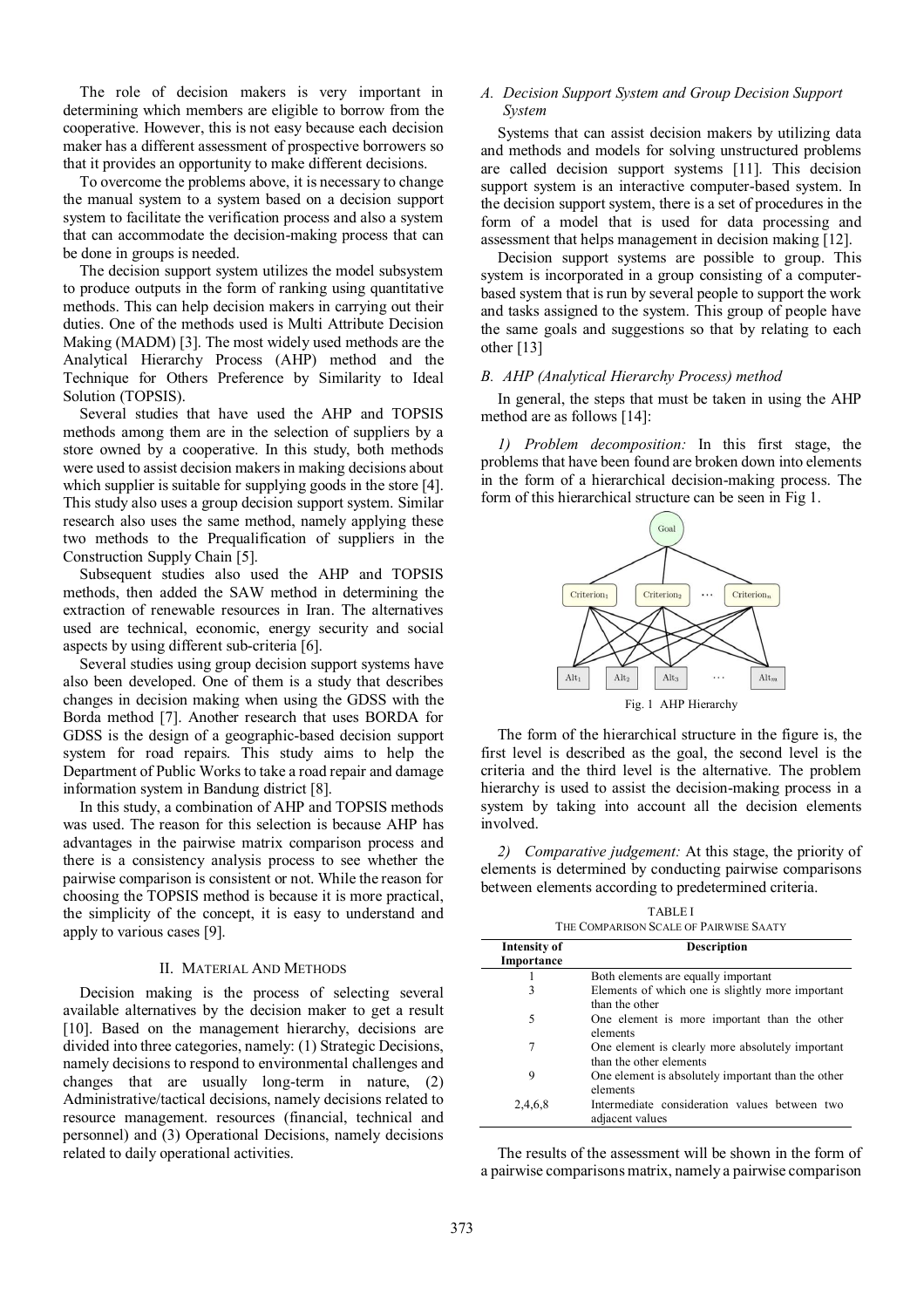matrix that contains the preference levels of several alternatives for each criterion. Table 1 shows that the preference scale used is a scale of 1 which indicates the lowest level (equal importance) to a scale of 9 which indicates the highest level (extreme importance).

*3) Synthesis:* The process carried out at this stage is to add up the values of each column in the matrix, then divide each value from the column by the total column in question to obtain the normalization of the matrix. Then, the values for each row are summed and divided by the number of elements to get the average value. It aims to obtain the overall priority of the considerations against pairwise comparisons.

*4) Calculating lambda max (λmax):* At this stage the consistency measurement is carried out by multiplying each value in the first column with the relative priority of the first element, the value in the second column with the relative priority of the second element and so on. Then do the sum of each row. The result of the row sum, divided by the element's relative priority. Next, the quotient is added with the number of elements that exist.

*5) Calculate the Consistency Index (CI*): The CI was calculated using the formula:

$$
CI = (\lambda_{\text{max}} - n) / n \tag{1}
$$

n is the number of elements.

*6) Calculate Consistency Ratio (CR):* The CR was calculated using the following formula:

$$
CR = CI / RC
$$
 (2)

C is the Random Consistency index

*7) Checking the consistency of the hierarchy:* At this stage, if the consistency ratio value is more than 10% (0.1), then the judgment data assessment must be corrected because there is an inconsistency in determining the comparison, which allows AHP not to give a meaningful final result. However, if the consistency ratio value is less than or equal to 0.1 then the calculation results can be said to be correct.

### *C. TOPSIS Method (Technique for Others Preference by Similarity to Ideal Solution*)

One of the methods used in multi-criteria decision support is TOPSIS, which was introduced by Yonn and Hwang. This method is widely used for multi criteria. In this method, there are considerations of positive ideal solutions and negative ideal solutions. These two solutions make the chosen alternative has the shortest distance to the positive ideal solution and the farthest distance to the negative ideal solution [6], [15]. The steps in the TOPSIS Method:

*1)* Normalize the decision matrix, that is, each element in the D matrix is normalized to get the R normalization matrix. Each normalization of the rij value can be done by the following calculation:

$$
r_{ij} = \frac{x_{ij}}{\sqrt{\sum_{i=1}^{m} x^{2}_{ij}}}
$$
  
\n
$$
R = \begin{bmatrix} r_{11} & r_{12} & r_{13} & \dots & r_{1n} \\ \dots & \dots & \dots & \dots \\ r_{m1} & r_{m2} & r_{m3} & \dots & r_{mn} \end{bmatrix}
$$
 (3)

Where:

- R : Normalized matrix
- $r_{ii}$  : Element value of normalized matrix
- $x_{ii}$  : Element value of each sub-criteria of each alternative
- i : 1…m number of alternatives
- j : 1…n number of subcriteria

*2) Perform weighting on the normalized matrix*: weighting on the normalized matrix was performed by assigning a weight  $W = \{w_1, w_2, w_3, ..., w_n\}$  so that the normalization of the weights of the V matrix can be produced as follows:

$$
W = \{w_1, w_2, w_3, ..., w_n\}
$$
  
\n
$$
y_{ij} = w_j r_{ij}
$$
  
\n
$$
Y = \begin{bmatrix} w_1 r_{11} & w_2 r_{12} & w_3 r_{13} & \dots & w_n r_{1n} \\ \dots & \dots & \dots & \dots \\ w_1 r_{m1} & w_2 r_{m2} & w_3 r_{m3} & \dots & w_4 r_{m4} \end{bmatrix}
$$
 (4)

Where:

- Y : Weighted normalized matrix
- yij : Element value of the weighted normalized matrix
- w : The preference weight value of each sub-criteria obtained from AHP process

i : 1…m number of alternatives

j : 1…n number of subcriteria

*3) Determine the ideal positive and negative ideal solutions*, namely by denoted the positive ideal solution with  $A^+$  and the negative ideal solution with  $A^-$ .

$$
A^{+} = (y_1^{+}, y_2^{+}, \dots, y_n^{+})
$$

$$
A^{-} = (y_1^{-}, y_2^{-}, \dots, y_n^{-})
$$

Condition:

$$
y_j^+ = \begin{cases} \max y_{ij} &; \text{if } j \text{ is profit attribute} \\ \min y_{ij} &; \text{if } j \text{ is cost attribute} \end{cases} \tag{5}
$$

$$
y_j^- = \begin{cases} \min y_{ij} ; if j \text{ is profit attribute} \\ \max y_{ij} ; if j \text{ is cost attribute} \end{cases} \tag{6}
$$

Where:

 $A^+$ : Positive ideal solution  $A^-$ : Negative ideal solution

i : 1…m number of proposals

j : 1…n number of sub criteria

*4) Calculating the separation measure*, which is a measurement of the distance from an alternative to a positive ideal solution and a negative ideal solution. Alternative distance  $(D<sub>i</sub><sup>+</sup>)$  with positive ideal solution is formulated in equation.

$$
D_l^+ = \sqrt{\sum_{j=1}^n (y_j^+ - y_{ij})^2}
$$
 (7)

Where:

i : 1…m number of alternatives

j : 1…n number of sub criteria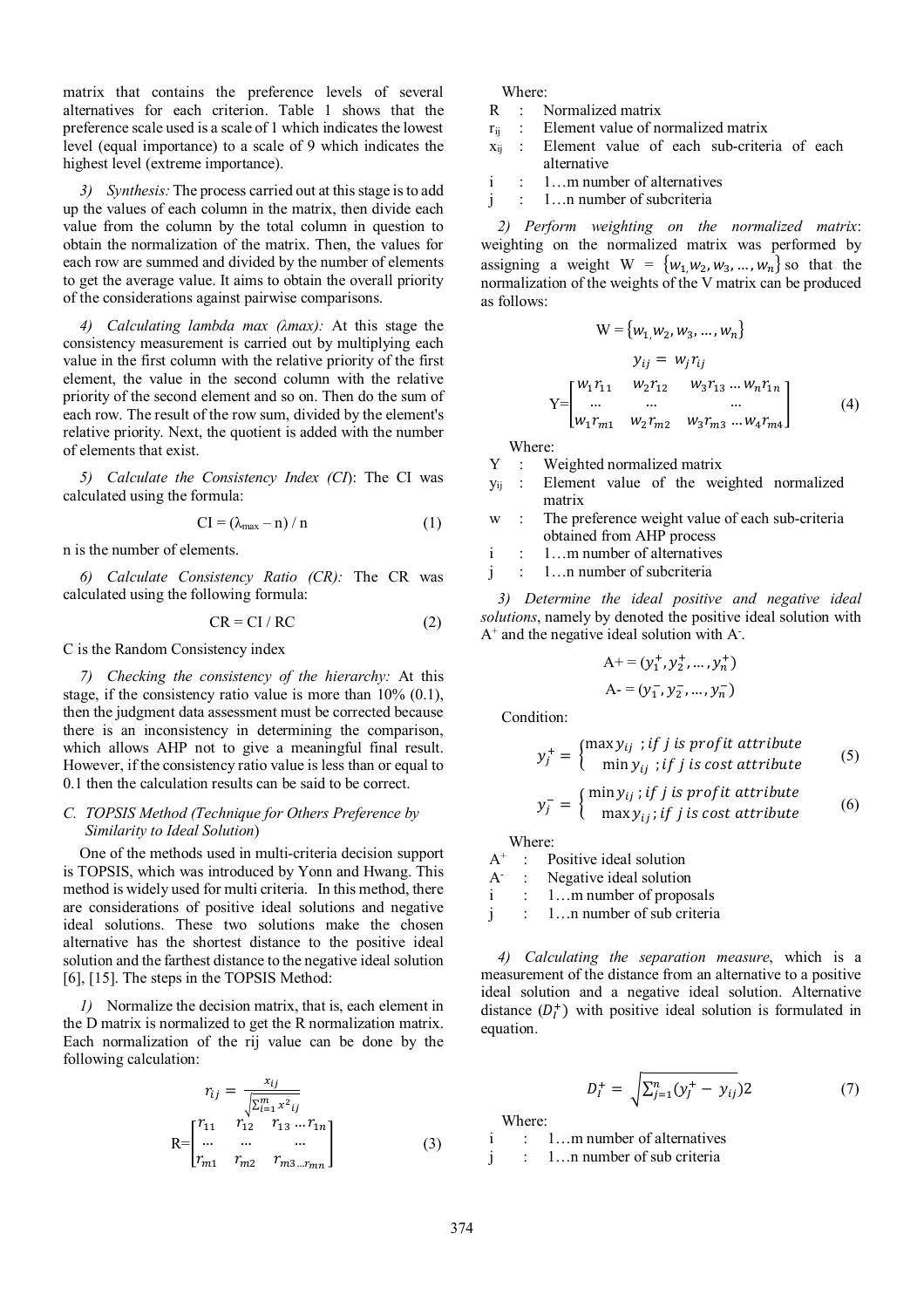Alternative distance  $(D_l^-)$  with negative ideal solution is formulated in equation

$$
D_I^- = \sqrt{\sum_{j=1}^n (y_j^- - y_{ij})^2}
$$
 (8)

Where:

i : 1…m number of alternatives

j : 1…n number of sub criteria

*5) Calculating the relative closeness to the positive ideal*, which represents the relative closeness of alternative A+ to the ideal solution A- with the following formula:

$$
Vi = \frac{D_i^-}{D_i^- + D_i^+}
$$
 (9)

Where:

i :  $1,2,...,m \rightarrow$  alternatives

D : distance alternative

*1) Ordering* the options, namely by ranking the alternatives based on the order of *Vi*, the best alternative is the one that has the shortest distance to the positive ideal solution and the farthest distance to the negative ideal solution.

### *D. BORDA*

The principle of the Borda method is to rank the available alternatives [16]. The alternative that has the highest rank is given the highest score, and so on in descending order given a lower value for the rank below it until the lowest rank is given a value of 0 or 1. The idea of the Borda method is to require voters to rank each candidate and assign a value to each candidate. each rank [17]. For example, the first rank is given a value of 2, the second rank is given a value of 1 and the third rank is given a value of 0.

Another definition of Borda is a voting method used for group decision making for the selection of single winner or multiple winner [18]. Borda determines the winner by assigning a certain number of points to each alternative. Furthermore, the winner will be determined by the number of alternative points collected. In a group decision support system, one of the problems that is often faced is how to aggregate the opinions of decision makers to produce the right decisions.

TABLE II DECISION MAKING WITH BORDA

| <b>Priority</b> | DM1 | DM <sub>2</sub>                     | DM3 | Weight |
|-----------------|-----|-------------------------------------|-----|--------|
|                 |     | Alternative Alternative Alternative |     |        |
|                 |     |                                     |     |        |
|                 |     | Alternative Alternative Alternative |     |        |
|                 |     |                                     |     |        |
|                 |     | Alternative Alternative Alternative |     |        |
|                 |     |                                     |     |        |

#### III. RESULT AND DISCUSSIONS

This group decision support system uses the AHP method to determine the weights. It is followed by the TOPSIS method to generate rankings by each decision maker, and finally, the Borda method is used to select the winner proposed by the decision maker.



Fig. 2 Group Decision Support System Process Structure

In supporting the decision to grant a loan at KPN Kapur Warna, there are several criteria used. The criteria, subcriteria and sub-criteria section can be seen in table III.

TABLE III DECISION MAKING WITH BORDA SECTION AND WEIGHT OF INTEREST

| No             | Criteria   |             | Sub-                 | Sub-criteria section                         | Weight                         |
|----------------|------------|-------------|----------------------|----------------------------------------------|--------------------------------|
|                |            |             | criteria             |                                              | of<br><b>Interest</b>          |
|                |            |             | Community            | Good                                         | 5                              |
|                |            | a           | Assessment           | Enough<br>Not Enough                         | $\overline{c}$<br>$\mathbf{0}$ |
| 1              | Character  |             |                      | $1 - 3$                                      | 10                             |
|                | (CHA)      | b           | Family               | $4 - 5$                                      | 9                              |
|                |            |             | Member               | $6 - 7$                                      | 8                              |
|                |            |             |                      | $>= 7$<br>Civil servant 4a-4d                | 5<br>10                        |
|                |            |             |                      | Civil servant 3a-3d                          | 9                              |
| $\overline{2}$ | Capacity   | a           | Occupations          | Civil servant 2a-2d                          | 8                              |
|                | CAP)       |             |                      | Civil servant 1a-1d                          | $\boldsymbol{7}$               |
|                |            | b           | Position             | Chief<br>Employee                            | 5<br>3                         |
|                |            |             |                      | > 5                                          | 10                             |
|                |            |             | Monthly              | 3-5 million                                  | 8                              |
|                |            | a           | Income               | 1-2 million                                  | 7                              |
| 3              | Capital    |             |                      | $<$ 1 million<br>$Yes, Debt = Collateral$    | 5<br>1                         |
|                | (CAP)      |             |                      | Amount                                       |                                |
|                |            | b           | Debt<br>Elsewhere    | Yes, Debt < Collateral                       | 2                              |
|                |            |             |                      | Amount                                       |                                |
|                |            |             |                      | N <sub>o</sub>                               | 10                             |
|                |            |             | Document<br>Proof of | Car<br>Motorcycle                            | 10<br>5                        |
|                |            | a           | Motorcycle           |                                              |                                |
|                |            |             | ownership<br>(BPKB)  |                                              |                                |
|                |            |             |                      | Permanent type > 70                          | 10                             |
|                |            |             |                      | Permanent type 60-65                         | 9                              |
|                | Collateral | b           | House                | Permanent type 50-54<br>Permanent type 36-45 | 8<br>7                         |
| 4              | (COL)      |             |                      | Permanent type 25-29                         | 6                              |
|                |            |             |                      | Permanent type 15-21                         | 5                              |
|                |            |             |                      | > 500m                                       | 10                             |
|                |            |             |                      | 400-500m<br>300-400m                         | 9<br>8                         |
|                |            | $\mathbf c$ | Surface              | 200-300m                                     | 7                              |
|                |            |             | Area                 | $100 - 200m$                                 | 6                              |
|                |            |             |                      | 50-100m                                      | 5                              |
|                |            |             |                      | < 50m                                        | $\bf{0}$                       |
|                |            | a           | Job                  | Good<br>Enough                               | 5<br>$\overline{c}$            |
|                | Condition  |             | Prospect             | Not Enough                                   | $\mathbf{0}$                   |
| 5              | (CON)      |             |                      | $>60$ years or 20-40                         | $\overline{c}$                 |
|                |            | b           | Ages                 | years                                        |                                |
|                |            |             |                      | 40 years - 50 years                          | 4                              |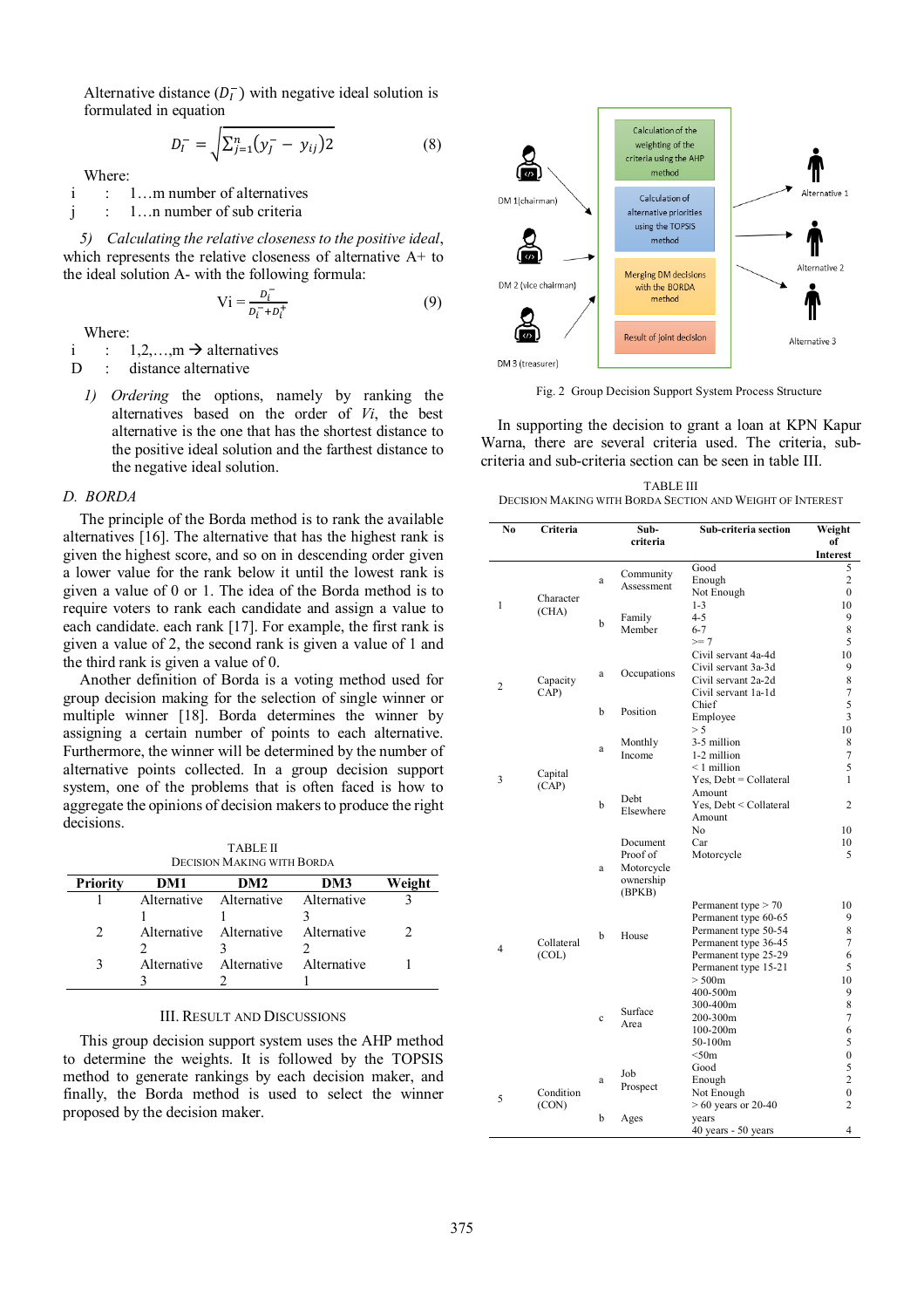# *A. AHP Calculation*

In calculating the AHP, the first step that must be taken is to determine the priority of the criteria, namely by determining the pairwise comparison matrix for each criterion. The paired matrix for each criterion can be seen in the following table:

| <b>TABLE IV</b>        |  |
|------------------------|--|
| Criteria Paired Matrix |  |

|            | CH A | CAY  | <b>CAP</b> | COL  | <b>CON</b> |
|------------|------|------|------------|------|------------|
| <b>CHA</b> | 1.00 | 2.00 | 2.00       | 2.00 | 4.00       |
| <b>CAY</b> | 0.50 | 1.00 | 3.00       | 3.00 | 3.00       |
| <b>CAP</b> | 0.50 | 0.50 | 1.00       | 3.00 | 2.00       |
| COL.       | 0.50 | 0.33 | 0.33       | 1.00 | 2.00       |
| <b>CON</b> | 0.25 | 0.33 | 0.50       | 0.50 | 1.00       |

The next step is to make a synthesis of the criteria matrix. The synthesis of the criteria matrix can be seen from the following table:

| <b>TABLE V</b><br>CRITERIA MATRIX SYNTHESIS |            |            |            |            |            |        |          |
|---------------------------------------------|------------|------------|------------|------------|------------|--------|----------|
|                                             | <b>CHA</b> | <b>CAY</b> | <b>CAP</b> | <b>COL</b> | <b>CON</b> | Amount | Priority |
| CHA                                         | 0.36       | 0.48       | 0.29       | 0.21       | 0.33       | 1.68   | 0.34     |
| CAY                                         | 0.18       | 0.24       | 0.44       | 0.32       | 0.25       | 1.43   | 0.29     |
| <b>CAP</b>                                  | 0.18       | 0.12       | 0.15       | 0.32       | 0.17       | 0.93   | 0.19     |
| COL.                                        | 0.18       | 0.08       | 0.05       | 0.11       | 0.17       | 0.58   | 0.12     |
| CON                                         | 0.09       | 0.08       | 0.07       | 0.05       | 0.08       | 0.38   | 0.08     |

The next step is to create a summation matrix for each row.

| TABLE VI<br>THE ADDITION MATRIX OF EACH ROW |      |            |      |      |      |        |  |  |
|---------------------------------------------|------|------------|------|------|------|--------|--|--|
|                                             | CHA  | <b>CAY</b> | CAP  | COL. | CON  | Amount |  |  |
| <b>CHA</b>                                  | 0.34 | 0.57       | 0.37 | 0.23 | 0.30 | 1.82   |  |  |
| <b>CAY</b>                                  | 0.17 | 0.29       | 0.56 | 0.35 | 0.23 | 1.59   |  |  |
| <b>CAP</b>                                  | 0.17 | 0.14       | 0.19 | 0.35 | 0.15 | 1.00   |  |  |
| COL                                         | 0.17 | 0.10       | 0.06 | 0.12 | 0.15 | 0.59   |  |  |
| <b>CON</b>                                  | 0.08 | 0.10       | 0.09 | 0.06 | 0.08 | 0.41   |  |  |

Then, calculate the consistency ratio shown by the following table:

| <b>TABLE VII</b>         |
|--------------------------|
| <b>CONSISTENCY RATIO</b> |

|            | Amount/Row | <b>Priority</b> | Result |
|------------|------------|-----------------|--------|
| <b>CHA</b> | 1.82       | 0.34            | 2.15   |
| <b>CAY</b> | 1.59       | 0.29            | 1.87   |
| <b>CAP</b> | 1.00       | 0.19            | 1.18   |
| <b>COL</b> | 0.59       | 0.12            | 0.71   |
| <b>CON</b> | 0.41       | 0.08            | 0.48   |

With n=5,  $\lambda_{\text{max}}$  = 1,2807, we can get CI value -0.7439 and CR value - 0.6642. The CR value obtained is below 0.1 to accept the CR.

In the same way, the priority of each sub-criteria can be calculated. The results of each priority sub-criteria can be seen in the following table:

TABLE VIII PRIORITY OF SUB-CRITERIA

|                |            |                 |              |                                                           |          | <b>AHP</b> |
|----------------|------------|-----------------|--------------|-----------------------------------------------------------|----------|------------|
| N <sub>0</sub> | Criteria   | <b>Priority</b> |              | Sub-Criteria                                              | Priority | Weight     |
| 1              | Character  | 0.34            | a            | Community<br>Assessment                                   | 0.67     | 0.22       |
|                |            |                 | b            | Family<br>Member                                          | 0.33     | 0.11       |
| $\overline{c}$ | Capacity   | 0.29            | a            | Occupations                                               | 0.83     | 0.24       |
|                |            |                 | b            | Positions                                                 | 0.17     | 0.05       |
| 3              | Capital    | 0.19            | a            | Monthly<br>Income                                         | 0.67     | 0.12       |
|                |            |                 | h            | Debt Elsewhere                                            | 0.33     | 0.06       |
| $\overline{4}$ | Collateral | 0.12            | a            | Document<br>Proof of<br>Motorcycle<br>ownership<br>(BPKP) | 0.48     | 0.06       |
|                |            |                 | b            | House                                                     | 0.35     | 0.04       |
|                |            |                 | $\mathbf{c}$ | Surface Area                                              | 0.17     | 0.02       |
| 5              | Condition  | 0.08            | a            | Job Prospect                                              | 0.80     | 0.06       |
|                |            |                 | b            | Age                                                       | 0.20     | 0.02       |

# *B. Member Calculation*

In this case, five members will be assessed on the lending. The assessment data from each member can be seen in Table IX. This assessment is carried out by one of the decisionmakers.

TABLE IX RATING OF EACH MEMBER

| N <sub>0</sub> | <b>Criteria</b> |              | <b>Sub Criteria</b>                           | A1    | A <sub>2</sub> | A <sub>3</sub> | A4   | A <sub>5</sub> |
|----------------|-----------------|--------------|-----------------------------------------------|-------|----------------|----------------|------|----------------|
|                | Character       | a            | <b>Community Assessment</b>                   | 5.00  | 5.00           | 2.00           | 2.00 | 5.00           |
|                |                 | b            | Family Member                                 | 9.00  | 8.00           | 8.00           | 8.00 | 8.00           |
|                | Capacity        | a            | Occupations                                   | 6.00  | 7.00           | 8.00           | 9.00 | 8.00           |
|                |                 | b.           | Positions                                     | 3.00  | 3.00           | 3.00           | 5.00 | 5.00           |
|                | Capital         | a            | Monthly Income                                | 10.00 | 8.00           | 5.00           | 7.00 | 8.00           |
|                |                 | b.           | Debt Elsewhere                                | 10.00 | 2.00           | 1.00           | 2.00 | 10.00          |
| 4              | Collateral      | a            | Document Proof of Motorcycle ownership (BPKP) | 10.00 | 10.00          | 5.00           | 5.00 | 5.00           |
|                |                 | b            | House                                         | 9.00  | 8.00           | 10.00          | 7.00 | 5.00           |
|                |                 | $\mathbf{c}$ | Surface Area                                  | 10.00 | 9.00           | 8.00           | 7.00 | 5.00           |
|                | Condition       | a            | Job Prospect                                  | 5.00  | 5.00           | 5.00           | 2.00 | 2.00           |
|                |                 | b            | Age                                           | 2.00  | 2.00           | 4.00           | 4.00 | 2.00           |

## *C. TOPSIS Method Calculation*

To perform the TOPSIS calculation, the weights for each sub-criterion are first determined. The following table shows the weight of each sub-criteria. This weight is obtained from the AHP calculation process that has been carried out.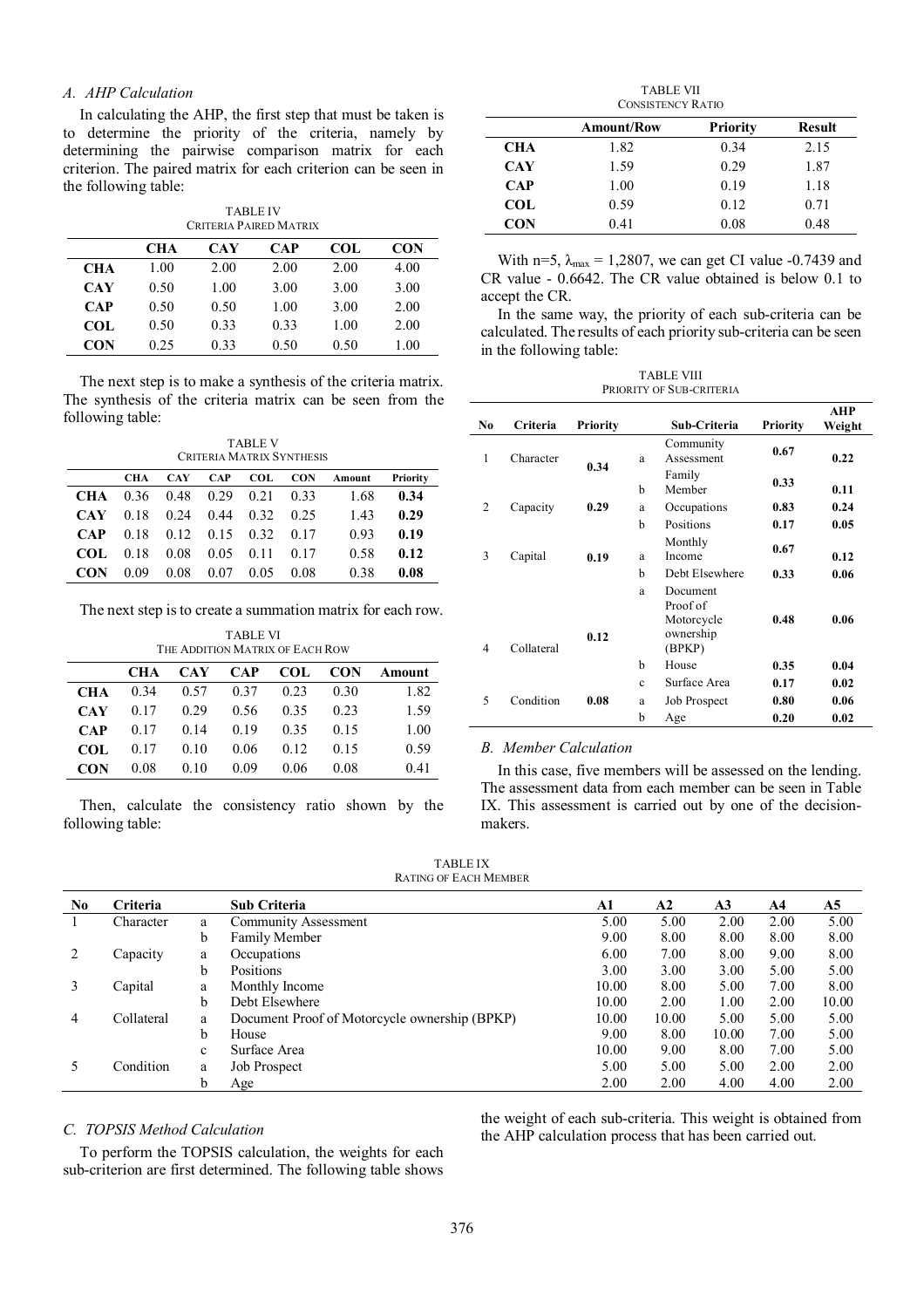TABLE X THE WEIGHT OF EACH SUB-CRITERIA OBTAINED FROM THE CALCULATION OF AHP

| Sub- Criteria                                    | <b>AHP</b><br>Weight |
|--------------------------------------------------|----------------------|
| <b>Community Assessment</b>                      | 0.22                 |
| <b>Family Member</b>                             | 0.11                 |
| Occupations                                      | 0.24                 |
| Positions                                        | 0.05                 |
| Monthly Income                                   | 0.12                 |
| Debt Elsewhere                                   | 0.06                 |
| Document Proof of Motorcycle ownership<br>(BPKP) | 0.06                 |
| House                                            | 0.04                 |
| Surface Area                                     | 0.02                 |
| <b>Job Prospect</b>                              | 0.06                 |

Furthermore, the calculation of the quadratic benefit of each sub-criteria for all members is as follows:

#### TABLE XI BENEFIT SUB-CRITERIA SQUARE

| <b>Sub Criteria</b>                           | <b>Quadratic</b> |
|-----------------------------------------------|------------------|
| <b>Community Assessment</b>                   | 9.53             |
| Family Member                                 | 28.26            |
| Occupations                                   | 25.35            |
| Positions                                     | 25.29            |
| Monthly Income                                | 17.86            |
| Debt Elsewhere                                | 23.45            |
| Document Proof of Motorcycle ownership (BPKP) | 25.29            |
| House                                         | 21.56            |
| Surface Area                                  | 11.70            |
|                                               |                  |

| TABLE XII                                                      |
|----------------------------------------------------------------|
| <b>DISTANCE VALUE OF POSITIVE AND NEGATIVE IDEAL SOLUTIONS</b> |

| Member         | <b>Positive Ideal Solution</b> | <b>Negative Ideal Solution</b> |
|----------------|--------------------------------|--------------------------------|
| A1             | 0.04                           | 0.09                           |
| A <sub>2</sub> | 0.05                           | 0.08                           |
| A <sub>3</sub> | 0.09                           | 0.04                           |
| A <sub>4</sub> | 0.09                           | 0.05                           |
| A5             | 0.04                           | 0.09                           |

The normalized value for R in each sub-criterion is obtained as follows:

TABLE XIII NORMALIZATION MATRIX R

| Criteria       |                 | <b>CHARACTER</b> | <b>CAPACITY</b> |                 |                 | <b>CAPITAL</b>  |                 | <b>COLLATERAL</b> |                 |                 | <b>CONDITION</b> |
|----------------|-----------------|------------------|-----------------|-----------------|-----------------|-----------------|-----------------|-------------------|-----------------|-----------------|------------------|
|                | <b>Benefits</b> | <b>Benefits</b>  | <b>Benefits</b> | <b>Benefits</b> | <b>Benefits</b> | <b>Benefits</b> | <b>Benefits</b> | <b>Benefits</b>   | <b>Benefits</b> | <b>Benefits</b> | <b>Benefits</b>  |
| <b>Member</b>  | a               |                  | a               | h               | a               | $\mathbf b$     | a               | h                 | c               | a               | b                |
| A1             | 5.00            | 9.00             | 6.00            | 3.00            | 10.00           | 10.00           | 10.00           | 9.00              | 10.00           | 5.00            | 2.00             |
| A2             | 5.00            | 8.00             | 7.00            | 3.00            | 8.00            | 2.00            | 10.00           | 8.00              | 9.00            | 5.00            | 2.00             |
| A <sub>3</sub> | 2.00            | 8.00             | 8.00            | 3.00            | 5.00            | 1.00            | 5.00            | 10.00             | 8.00            | 5.00            | 4.00             |
| A <sub>4</sub> | 2.00            | 8.00             | 9.00            | 5.00            | 7.00            | 2.00            | 5.00            | 7.00              | 7.00            | 2.00            | 4.00             |
| A5             | 5.00            | 8.00             | 8.00            | 5.00            | 8.00            | 10.00           | 5.00            | 5.00              | 5.00            | 2.00            | 2.00             |

WEIGHTED NORMALIZATION MATRIX **Criteria CHARACTER CAPACITY CAPITAL COLLATERAL CONDITION Benefits Benefits Benefits Benefits Benefits Benefits Benefits Benefits Benefits Benefits Benefits Member a b a b a b a b c a b A1** 0.12 0.05 0.08 0.01 0.07 0.04 0.03 0.02 0.01 0.03 0.00 **A2** 0.12 0.04 0.09 0.01 0.05 0.00 0.03 0.01 0.01 0.03 0.00 **A3** 0.04 0.04 0.11 0.01 0.03 0.00 0.01 0.02 0.00 0.03 0.00 **A4** 0.04 0.04 0.12 0.02 0.05 0.00 0.01 0.01 0.00 0.01 0.00 **A5** 0.12 0.04 0.11 0.02 0.05 0.04 0.01 0.01 0.0 0.01 0.00

TABLE XIV

TABLE XV

| POSITIVE AND NEGATIVE IDEAL SOLUTIONS |                  |                |                 |         |                |         |                   |         |                  |         |                |
|---------------------------------------|------------------|----------------|-----------------|---------|----------------|---------|-------------------|---------|------------------|---------|----------------|
| Criteria                              | <b>CHARACTER</b> |                | <b>CAPACITY</b> |         | <b>CAPITAL</b> |         | <b>COLLATERAL</b> |         | <b>CONDITION</b> |         |                |
|                                       | <b>Benefit</b>   | <b>Benefit</b> | Benefit         | Benefit | Benefit        | Benefit | Benefit           | Benefit | Benefit          | Benefit | <b>Benefit</b> |
|                                       | s                | s              |                 | s       | s              | s       | s                 |         | s                | s       |                |
| <b>Member</b>                         | я                |                | я               |         | a              |         | я                 |         | c                | a       | b              |
| Positive Ideal<br>Solution            | 0.12             | 0.05           | 0.12            | 0.03    | 0.07           | 0.04    | 0.03              | 0.02    | 0.01             | 0.03    | 0.01           |
| Negative Ideal<br>Solution            | 0.05             | 0.05           | 0.08            | 0.01    | 0.03           | 0.00    | 0.02              | 0.01    | 0.01             | 0.01    | 0.01           |

From the results of calculating the separation measure, which is a measurement of the distance from an alternative to a positive ideal solution and a negative ideal solution, it can be calculated relative proximity to the positive ideal and relative closeness to the negative ideal, which is then used to sort the options by ranking the alternatives.

The value in Table XVI shows that A5 is the member who has the highest preference value so that this member is the most entitled to receive a loan from the cooperative. Furthermore, it can be calculated in the same way for the results of each assessment from the decision-maker, namely the Chairman of the Cooperative, Deputy Chairman of the Cooperative, and the Treasurer of the cooperative.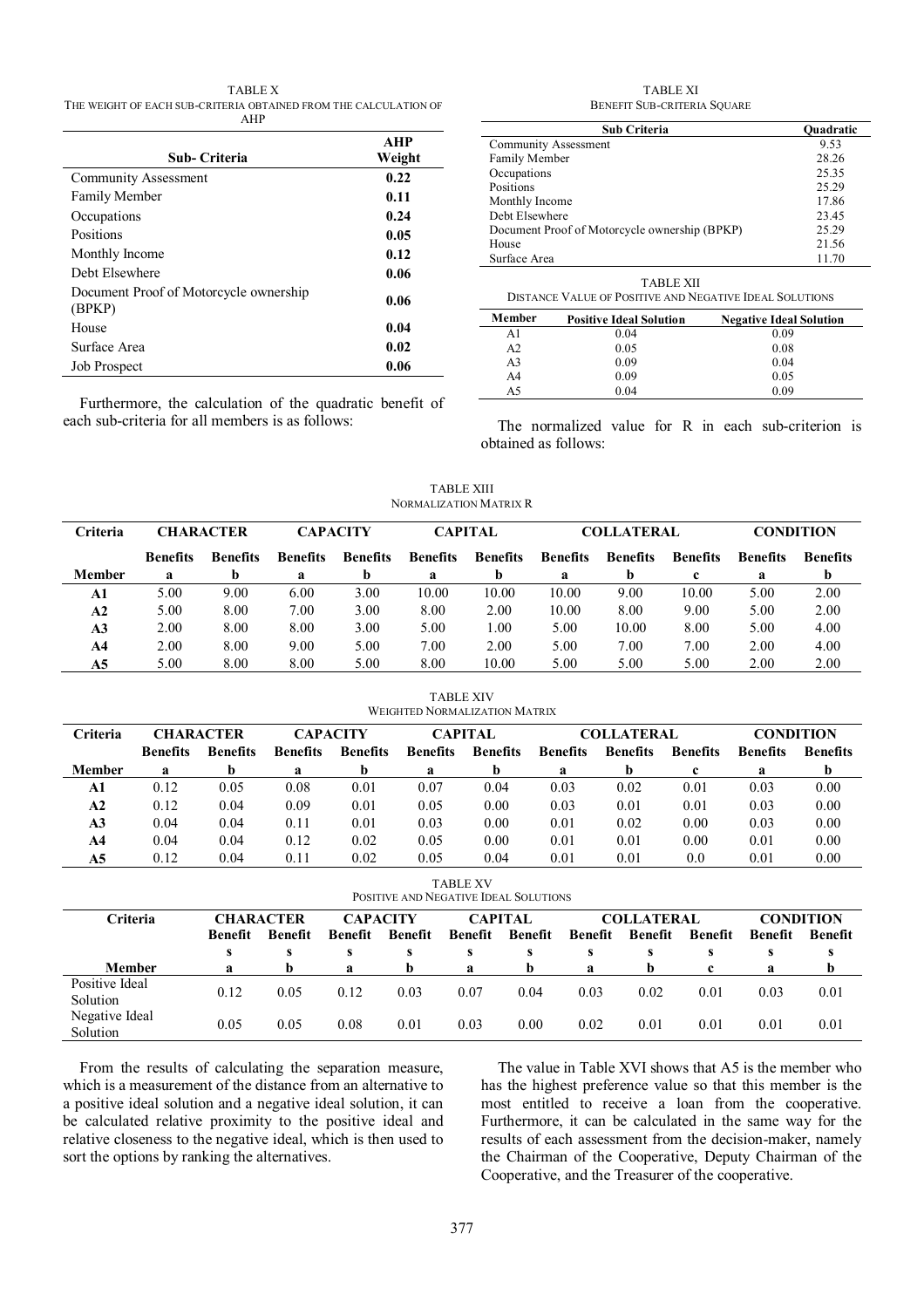| <b>TABLE XVI</b> |  |
|------------------|--|
| PREFERENCE VALUE |  |

| <b>Member</b> | <b>Preference Value</b> |  |  |  |
|---------------|-------------------------|--|--|--|
| ΑI            | 0.68                    |  |  |  |
| A2            | 0.63                    |  |  |  |
| A3            | 0.27                    |  |  |  |
| A4            | 0.34                    |  |  |  |
| A5            | 0.72                    |  |  |  |

So that different evaluation results are obtained from each decision-maker, such as the following sample table:

TABLE XVII DECISION MAKER EVALUATION RESULTS

| Rank | DM1<br>Chairman | DM <sub>2</sub><br><b>Vice Chairman</b> | DM3<br><b>Treasure</b> |
|------|-----------------|-----------------------------------------|------------------------|
|      | A5              | A5                                      |                        |
|      | ΑI              | A2                                      | A5                     |
| 3    | A <sub>2</sub>  | A1                                      | A2                     |
|      | A4              | A4                                      | A4                     |
|      |                 |                                         |                        |

## *D. BORDA Method Calculation*

After obtaining the ranking for each decision-maker, the next step is to calculate the voting BORDA to combine the assessments of the different decision-makers. The calculation of the number of values was done by calculating the number of weight values from each alternative which can be seen in the following table:

TABLE XVIII BORDA CALCULATIONS

|      | DM1      | DM2            | DM3             |        |
|------|----------|----------------|-----------------|--------|
| Rank | Chairman | Vice-Chairman  | <b>Treasure</b> | Weight |
|      | A5       | A5             | Al              |        |
| 2    | Al       | A <sub>2</sub> | A5              |        |
| 3    | A2       | A1             | A <sub>2</sub>  |        |
| 4    | A4       | A4             | A4              |        |
|      | A3       | A3             | A3              |        |

After getting the Borda calculation value from each decision-maker, then proceed with the Borda voting results, which can be seen in the following table:

| <b>TABLE XIV</b>     |  |
|----------------------|--|
| VOTING BORDA RESULTS |  |

| <b>Alternative</b> | DM1<br>Chairman | DM2<br>Vice-Chairman | DM3<br><b>Treasure</b> | Score |
|--------------------|-----------------|----------------------|------------------------|-------|
| Αl                 |                 |                      |                        |       |
| A <sub>2</sub>     |                 |                      |                        |       |
| A3                 |                 |                      |                        |       |
| A4                 |                 |                      |                        |       |
| A5                 |                 |                      |                        |       |

From the results of the calculation of Table XIV using the Borda method, an alternative is obtained for members who are entitled to a loan. A5 is a member who is the most entitled to a loan with the highest score of 14. The alternative rank order by each decision maker affects the final result in the Borda calculation.

## IV.CONCLUSION

Several conclusions were obtained based on the analysis and discussion conducted during the study. First, with the existence of this decision support system, it can standardize the references in making decisions regarding the determination of lending to cooperatives. Second, by combining the AHP and TOPSIS methods used in this decision support system, it has been implemented and succeeded in accordance with the expected goals.

Second, the application of the AHP method in this system aims to obtain the weight value of each criterion taken from the pairwise comparison matrix. While the TOPSIS method is used in determining cooperative members who get priority to get borrowed funds from cooperatives. The purpose of combining AHP and TOPSIS methods is to reduce TOPSIS's own weakness in giving weights, which is subjective.

Third, the use of the Borda method is able to unify every decision made by each decision-maker because it can produce individual decisions based on the results of ranking alternatives in each decision support system. The alternative with the largest preference value in each DSS becomes the group decision alternative.

#### **REFERENCES**

- [1] *"Undang-Undang Republik Indonesia Nomor 25 Tahun 1992 Tentang Perkoperasian."* .
- [2] K. K. Warna, *Laporan Tahunan Koperasi Kapur Warna*. 2019.
- [3] Z. Xu, *Uncertain Multi Attribute Decision Making Methods and Applications*. Springer, 2015.
- [4] M. Azmi, Y. Sonatha, I. Rahmayuni, K. M. P. Dunque, and D. S. Putra, "Gdss prototype model for supplier selection at mdm cooperative," *Int. J. Informatics Vis.*, vol. 5, no. 1, pp. 16–21, 2021, doi: 10.30630/joiv.5.1.473.
- [5] M. Marzouk and M. Sabbah, "AHP-TOPSIS social sustainability approach for selecting supplier in construction supply chain," *Clean. Environ. Syst.*, vol. 2, no. April, p. 100034, 2021, doi: 10.1016/j.cesys.2021.100034.
- [6] D. Sedghiyan, A. Ashouri, N. Maftouni, and Q. Xiong, "Prioritization of renewable energy resources in five climate zones in Iran using AHP, hybrid AHP-TOPSIS and AHP-SAW methods," *Sustain. Energy Technol. Assessments*, vol. 44, no. 101045, 2021, [Online]. Available: https://www.sciencedirect.com/science/article/abs/pii/S22131388210 00552?via%3Dihub.
- [7] K. Gassemi, "Collective Strategy Formulation: an Experimental Research Assessing the Positive Impact of Group Decision Support System on Work Group," *Int. Rev. Manag. Mark.*, vol. 9, no. 5, pp. 150–157, 2019, doi: 10.32479/irmm.8522.
- [8] D. F. Dramar, F. W. Darmawan, A. Zuraida, R. P. Soesanto, and I. A. Puspita, "Design of Geographic-Based Decision Support System for Road Repairment with Gdss Method: Case Study in Bandung District," vol. 2, no. IcoIESE 2018, pp. 5–11, 2019, doi: 10.2991/icoiese-18.2019.2.
- [9] A. Jozaghi *et al.*, "A comparative study of the AHP and TOPSIS techniques for dam site selection using GIS: A case study of Sistan and Baluchestan Province, Iran," *Geosci.*, vol. 8, no. 12, pp. 1–23, 2018, doi: 10.3390/geosciences8120494.
- [10] Diana, *Metode dan Aplikasi Sistem Pendukung Keputusan*. 2018.
- [11] R. M. Stair, G. W. Reynolds, A. Brazil, Mexico, and Singapore, "Thirteenth Edition Information Systems," p. Principles of Information Systems: 13th Edition, 2018, [Online]. Available: https://www.cengage.com/c/principles-of-information-systems-13estair/9781305971776PF/.
- [12] E. Turban and J. E. Aronson, *Decision Support System and Intelligence Systems*. Prentice Hall, 2001.
- [13] R. Mc Leod.JR and G. P.Schell, *Manajemen Information System*. Prentice Hall, 2007.
- [14] Saaty, Th. L, Vargas, and Luis, *Models, Methods, Concepts and Application of The Analytic Hierarchy Process*. Springer Science Business New York, 2001.
- [15] S. Kumar, R. Maithani, and A. Kumar, "Optimal design parameter selection for performance of alumina nano-material particles and turbulence promotors in heat exchanger: An AHP-TOPSIS technique," 2021.